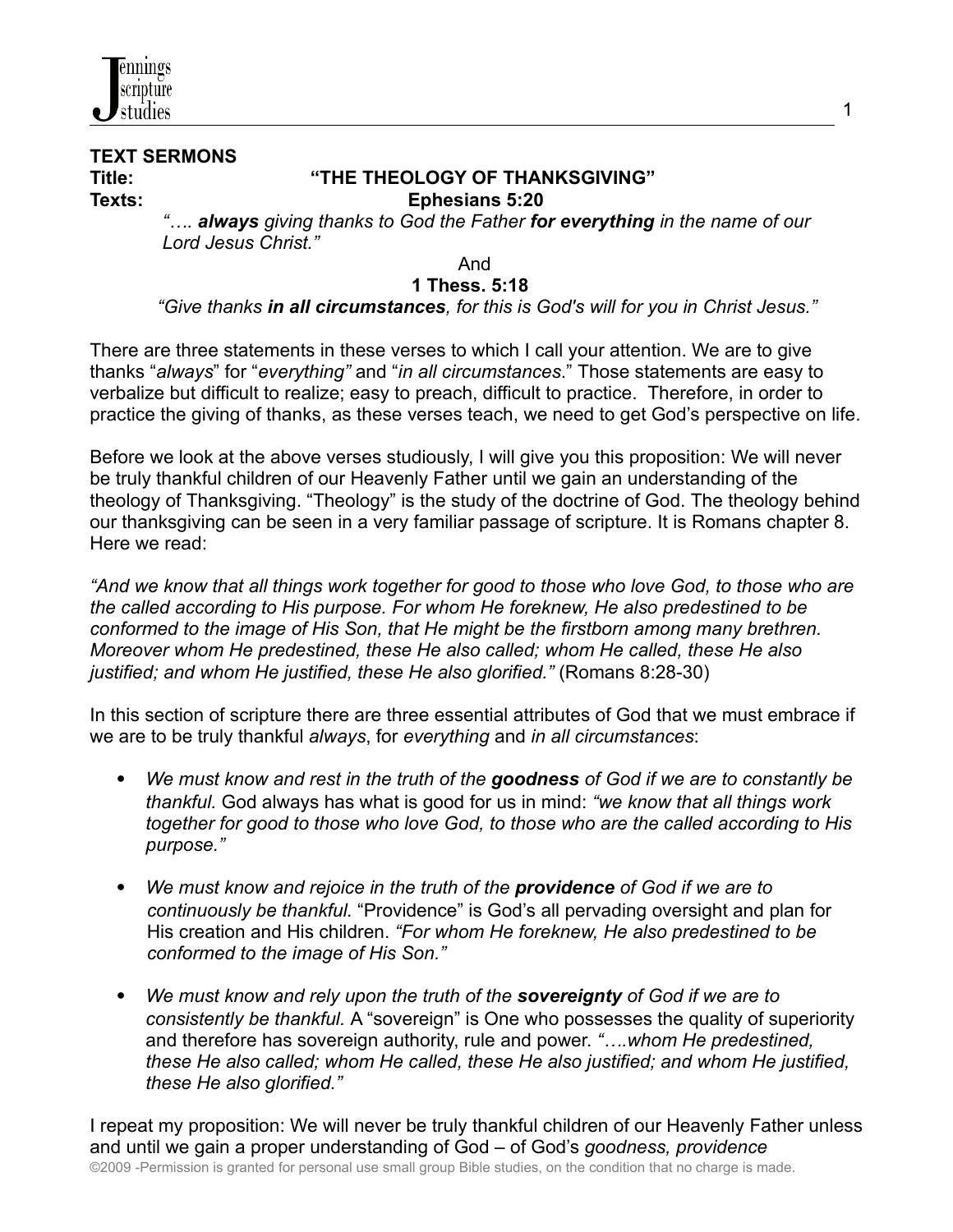and *sovereignty*. These attributes form the basis for a genuinely thankful attitude.

- To be thankful *always*, we need to know that God is good, always;
- To be thankful for *everything* we need to know that God, in His providence, plans everything if we are walking in His will;
- To be thankful *in all circumstances* we need to know that God, in His sovereignty, is working "*all things together for good."*

This is what I mean by the theology of the giving of thanks. Now let us look at thanksgiving through the lenses of this theology.

The words "*always"*, "*in everything*" and "*in all circumstances*" teach us three contexts in which we should be thankful:

## **WE SHOULD BE THANKFUL "ALWAYS," FOR GOD IS ALWAYS GOOD.**

**Eph 5:20** *"always giving thanks to God the Father…"*

We have all had some good times. It is easy to give thanks in good times. However, all of us have or have had some difficult times as well. In those times it is not as easy to be thankful, but if we reflect upon all of life we can thank God for better days in the past and for the prospect of better days in the future.

Being thankful at all times means:

- In favorable and unfavorable times;
- In advantageous and disadvantageous times;
- In sunshine and in shadow times we should be thankful because we know God is good!

Francie Swartz , in the book *Chicken Soup for the Soul at Work*, tells about a man named Jerry who was always in a good mood and always had something positive to say. And when asked how he was doing he would always say, "If I was any better I'd be twins." Jerry was a restaurant manager who everybody loved to work for because he was so positive. And Francie said, "I don't get it Jerry, you can't possibly be upbeat all the time how do you do it?" And Jerry replied, "Each morning I wake up and say to myself Jerry you have two choices today: you can either choose to be in a bad mood or choose to be in a good one. And I choose to be in good mood." "Oh it's not that easy," I protested, Swartz writes. "Yes it is," Jerry responded, "life is all about choices." Well several years ago, Jerry's restaurant was robbed. The thieves panicked and shot him and he was rushed to the emergency room. He spent eighteen hours on the operating table and several weeks in intensive care but he survived.

And later she asked him how he did it. He said, "When I was lying on the floor I remembered I had two choices, I could choose to live or I could choose to die. I chose to live. The paramedics were encouraging, but when they wheeled me into the emergency room and I saw the looks on the faces of the doctors and nurses I got really scared. Because in their eyes I read he's a dead man and I knew I needed to take action." And there was a big burly nurse shouting questions at me and she asked, 'Are you allergic to anything?'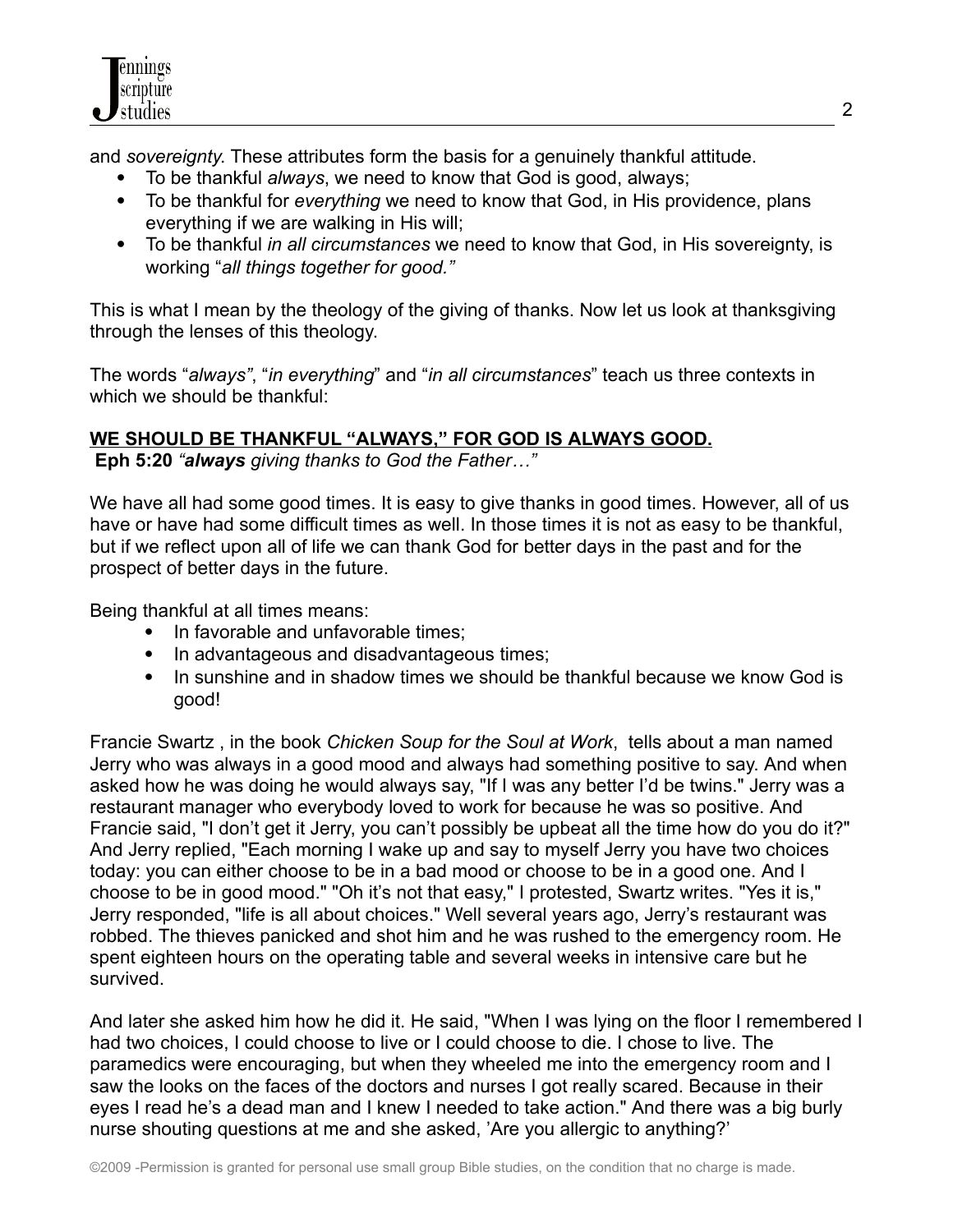'Yes,' I replied. And the doctors and nurses stopped working as they waited for my reply. 'BULLETS,' I answered. And over their laughter I yelled 'I'm choosing to live, operate on me as I am alive not dead.' And Jerry lived thanks to the skill of the doctors, to his attitude, and to the grace of God. And Francie Swartz says, "I saw Jerry six months after the accident and asked him how he was doing and he replied, "If I was any better, I'd be twins." And much of life is determined not by circumstances but by personal choice. It matters how you choose to live.

At all times we should be thankful that we are alive, have our faculties, livelihood and some degree of health and friends. And if misfortune becomes our lot we should yet be thankful for the verse says, "*always"* give thanks. God does not cease to be good when we have bad days. So let us remember that the good God is always working so that *"all things work together for good to those who love God, to those who are the called according to His purpose."*

Secondly,

## **WE SHOULD BE THANKFUL, FOR "EVERYTHING" IS UNDER GOD'S PROVIDENCE.**

**Eph. 5:20** *"always giving thanks to God the Father for everything in the name of our Lord Jesus Christ."*

Giving thanks for *everything* includes both the positives things and the negative things of life. May I suggest some of the "every things" for which to thank God?

- For a sink full of dirty dishes. A sink full of dirty dishes means that God blessed us with daily food. Do you realize that two thirds of the world goes to bed hungry every night?
- For a leaky faucet. A leaky faucet means that we have running water and that we don't have to "run for water"!
- For a flat tire. A flat tire means that you have an auto and have the freedom to travel around at will.
- Weeds. Weeds mean that you have a piece of property that you can improve and/or enjoy.
- Blisters on your feet. Blisters mean that you have shoes. So Many in the world are barefooted and have sore and/or injured feet all the time.

I am trying to show that the negative side of life can bring into focus the positive blessings of life we take for granted. The principle is seen in the saying, *"we never miss the water until the well runs dry."*

In Luke 17 we read about ten men who were healed by Jesus of their leprosy. Out of those ten men only one came back to give thanks and Jesus said, *"Where are the other nine?"* Nine men quickly forgot what it was like to have leprosy.

Life is a tapestry. Tapestries are woven from the back side. The threads look tangled, the pattern not pretty. However, when viewed from the front side it looks like a masterpiece. God specializes in masterpieces!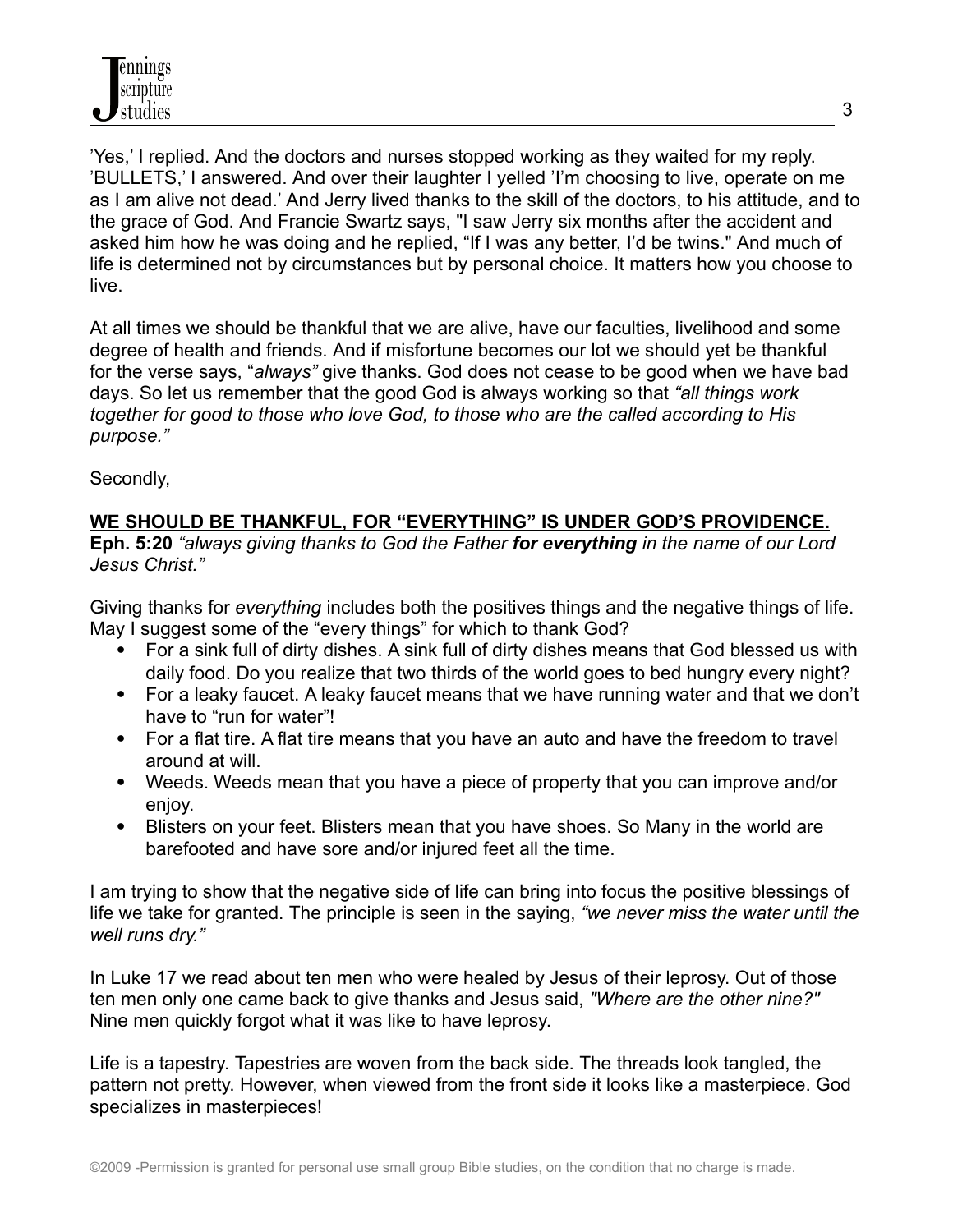

This is captured in B. M. Franklin's poem, "The Weaver":

#### **THE WEAVER**

My life is but a weaving between my Lord and me, I cannot choose the colors He worketh steadily.

Oft times He weaveth sorrow, and I in foolish pride forget He sees the upper but I the under side.

Not till the loom is silent and the shuttles cease to fly, shall God unroll the canvas and explain the reason why.

The dark threads are as needful in the Weaver's skillful hand, as threads of gold and silver in the pattern He has planned. - B. M. Franklin 1882-1965

Our prayers are often very general. We say, "Thank you God for all your blessings." But let us be specific and be thankful for everything! The song "Count Your Many blessings" says, "name them one by one" - enumerate them. In everything and for everything give thanks for God is providentially in control and is weaving something beautiful out of the dark threads in our lives as well as the golden and silver threads!

#### **WE SHOULD BE THANKFUL "IN ALL CIRCUMSTANCES," FOR GOD IS SOVEREIGN.**

**1 Thess. 5:18** "*Give thanks in all circumstances, for this is God's will for you in Christ Jesus."*

You may think that Paul overstated the matter of giving of thanks in this verse, but he did not. He practiced what he preached – 35 times in his writings he uses the words "thank", "thanks", "thanked."

Paul suffered from some very difficult problem that he called a thorn in the flesh. He also had been run out of town, beaten, imprisoned, betrayed by friends, naked, cold, hungry shipwrecked, and stoned because of his faith. Yet, Paul never stopped giving thanks.

He said several things that really show he had the proper theological perspective about the giving of thanks. In Romans 8:18 he said, *"I consider that our present sufferings are not worth comparing to the glory that will be revealed in us..."*

In II Cor. 4:8 he said, *"We are hard pressed on every side, but not crushed; perplexed but not in despair; persecuted but not abandoned; struck down but not destroyed...For our light and momentary troubles are achieving for us an eternal glory that far outweighs them all. So we fix our eyes not on what is seen, but what is unseen."*

In II Cor. 12:10 he wrote, *"….for Christ's sake, I delight in weakness, in insults, in hardships, in persecution, in difficulties. For when I am weak, then I am strong..."*